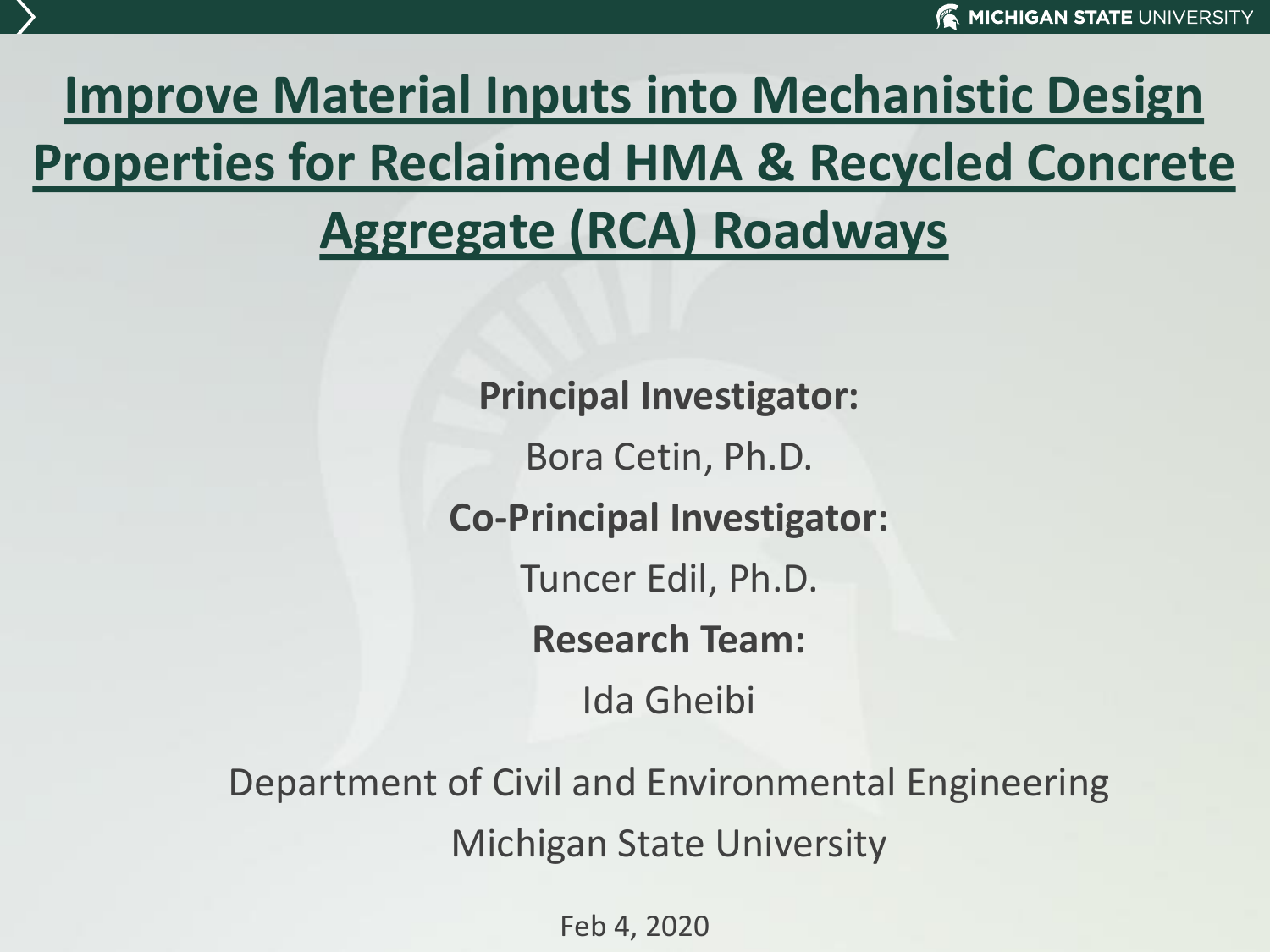## **NRRA Members (Agency Partners)**

- ➢ MnDOT
- ➢ Caltrans
- ➢ MDOT
- ➢ Illinois DOT
- ➢ LRRB
- ➢ MoDOT
- ➢ WiscDOT
- ➢ Iowa DOT
- ➢ Illinois Tollway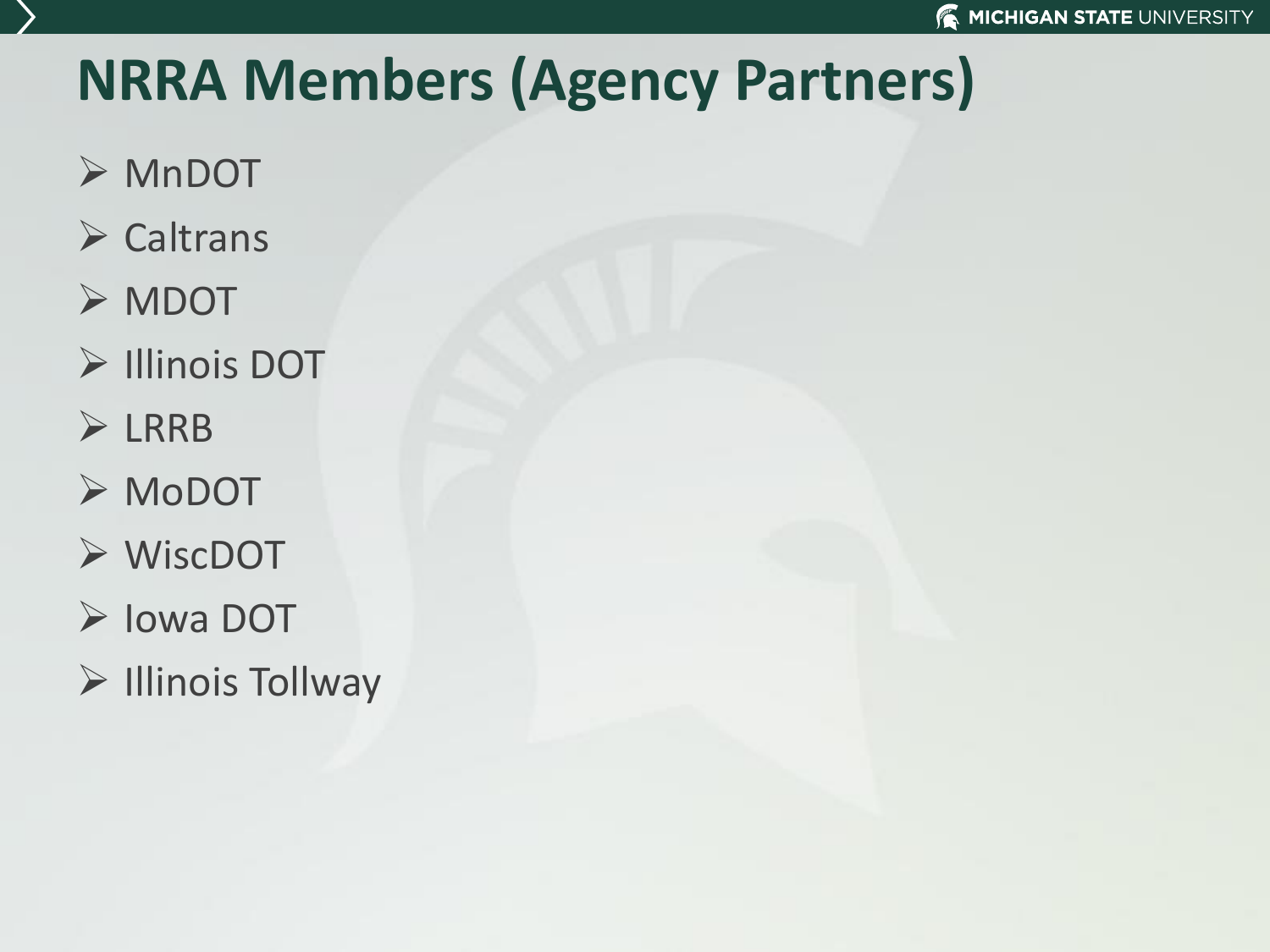## **NRRA Members (Industry Partners)**

- $\triangleright$  Aggregate and Ready Mix (Association of MN)
- $\triangleright$  APA
- ➢ Braun Intertec
- ➢ CPAM
- ➢ Diamond Surface Inc
- $\triangleright$  Flint Hills Resources
- $\triangleright$  IGGA
- ➢ MIDSTATE (Reclamation and Trucking)
- $\triangleright$  MN Asphalt Pavement Association
- ➢ Minnesota State University
- ➢ NCP Tech Center
- ➢ Road Scanners
- ➢ University of Minnesota-Duluth
- $\triangleright$  University of New Hampshire
- ➢ MATHY
- $> 3M$
- $\triangleright$  Paviasystems
- ➢ Michigan Tech
- $\triangleright$  University of Minnesota
- ➢ NCAT
- ➢ GSE Environmental
- ➢ HELIX
- ➢ Ingios
- ➢ WSB
- ➢ Cargill
- ➢ PITT Swanson Engineering
- ➢ INFRASENSE
- $\triangleright$  Collaborative Aggregates LLC
- $\triangleright$  American Engineering Testing, Inc.
- ➢ CTIS
- ➢ ARRA
- $\blacktriangleright$  $1<sup>st</sup>$
- ➢ O-BASF
- $\triangleright$  North Dakota State University
- ➢ All States Materials Group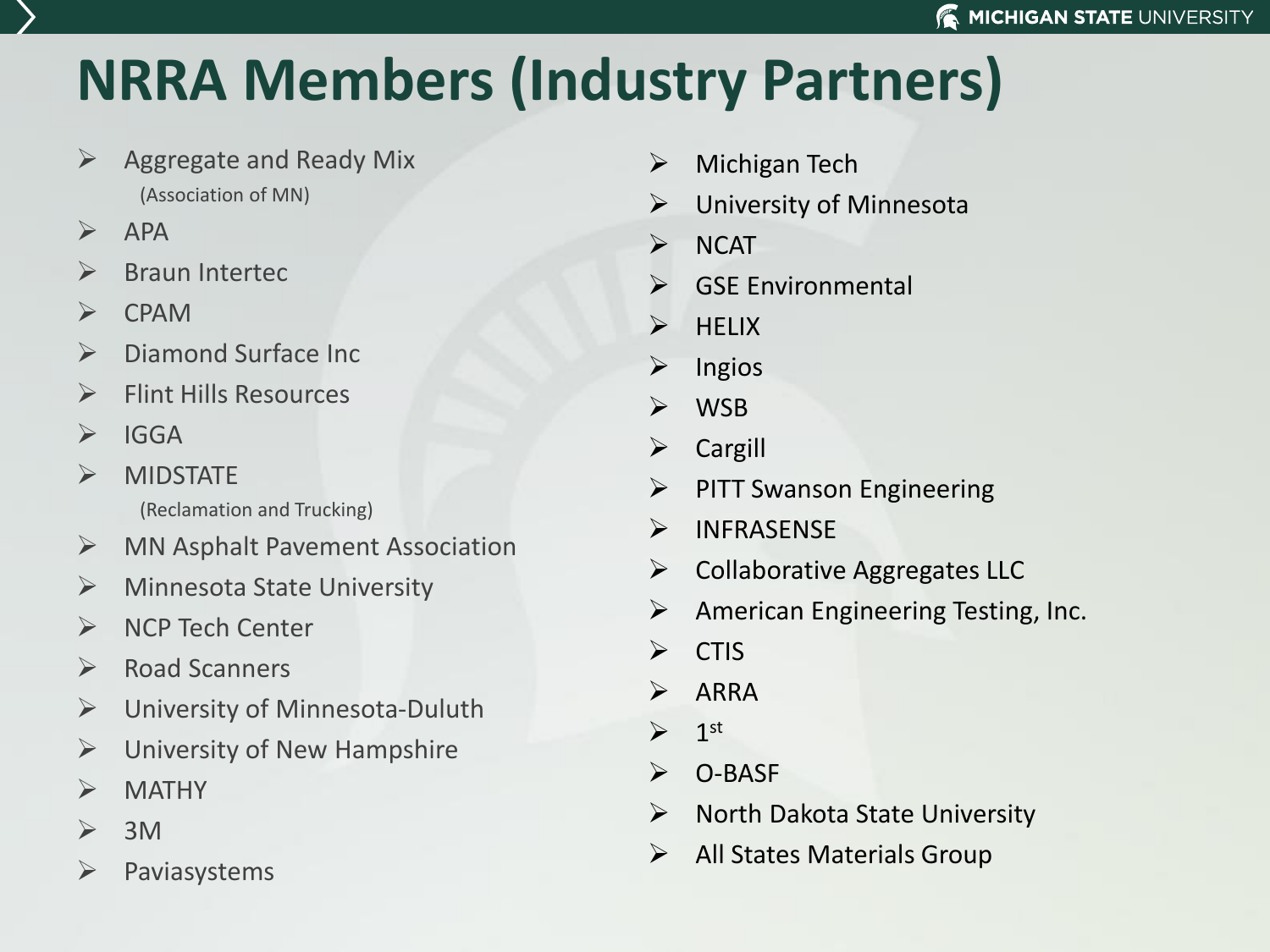## **P[avement](http://www.aashtoware.org/Pavement) ME**

- Requires several inputs
	- Hourly climate data, materials, location, pavement structure, traffic
- Calculates pavement performance parameters
	- Asphalt IRI, Rutting, and Longitudinal, Thermal, and Alligator Cracking
	- Concrete IRI, Transverse Cracking, Joint Faulting



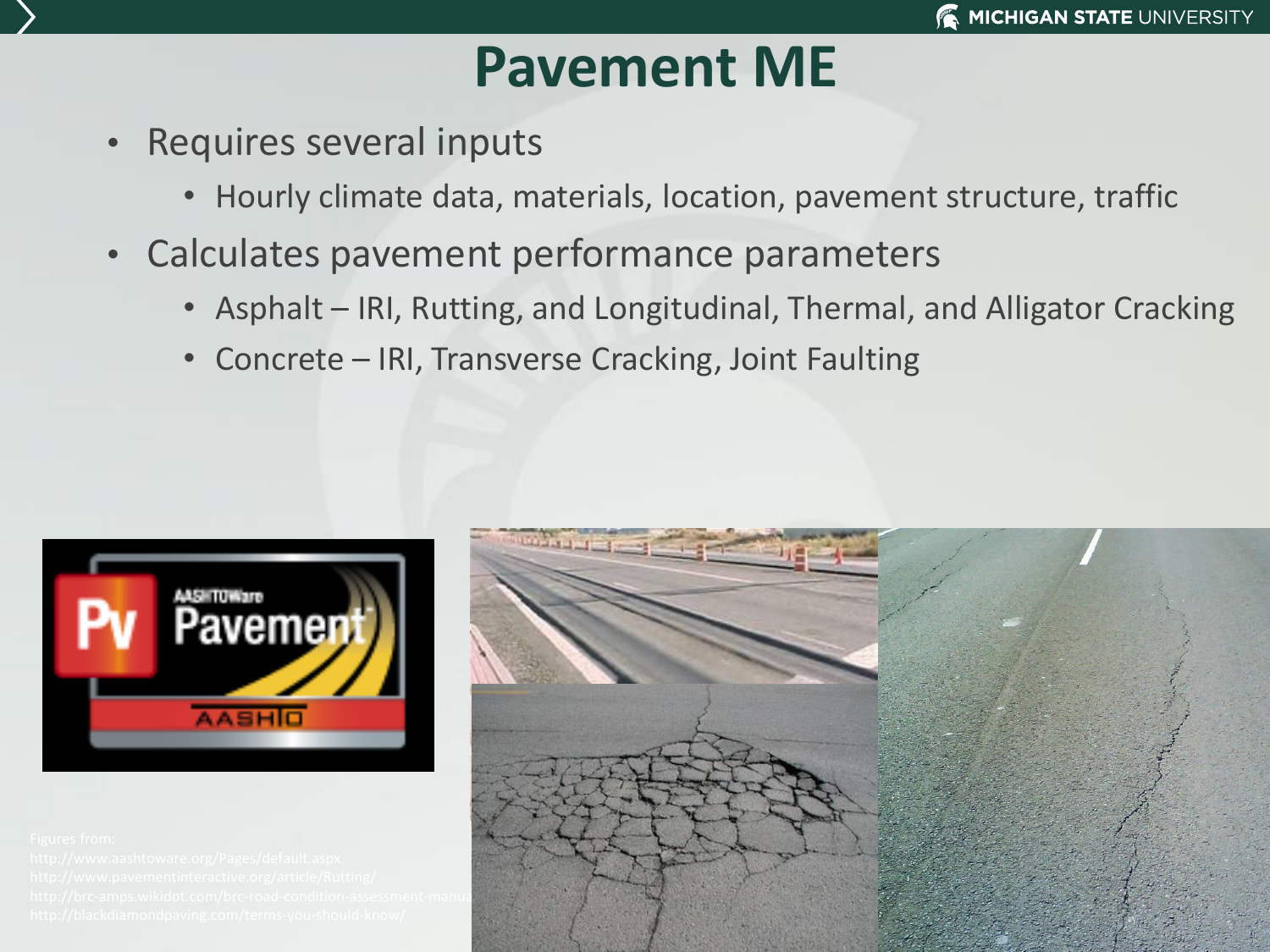## **MEPDG Analysis Process**



Figure from http://www.fhwa.dot.gov/pavement/concrete/cptu603.cfm 5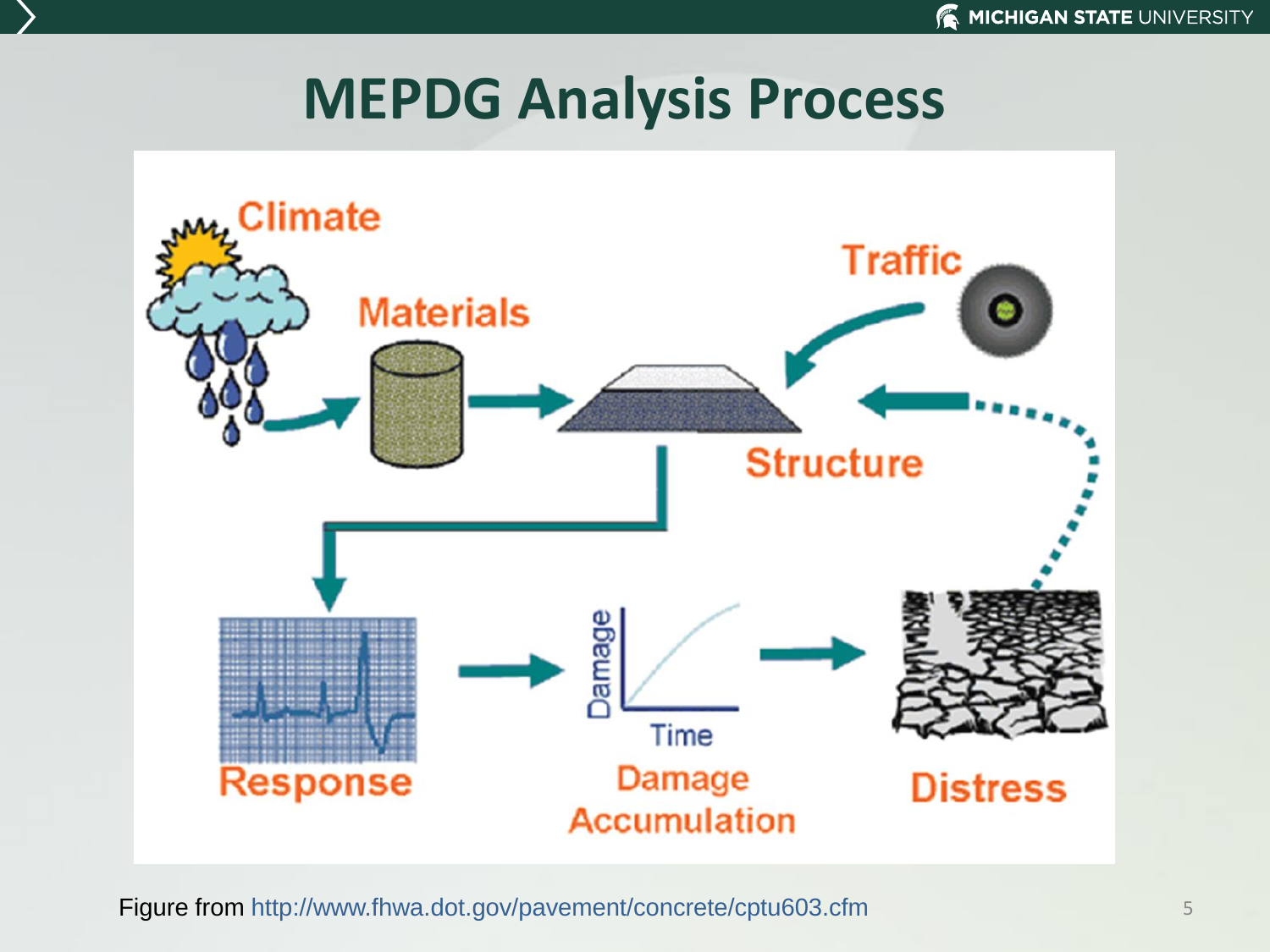## **MATERIALS INPUT**

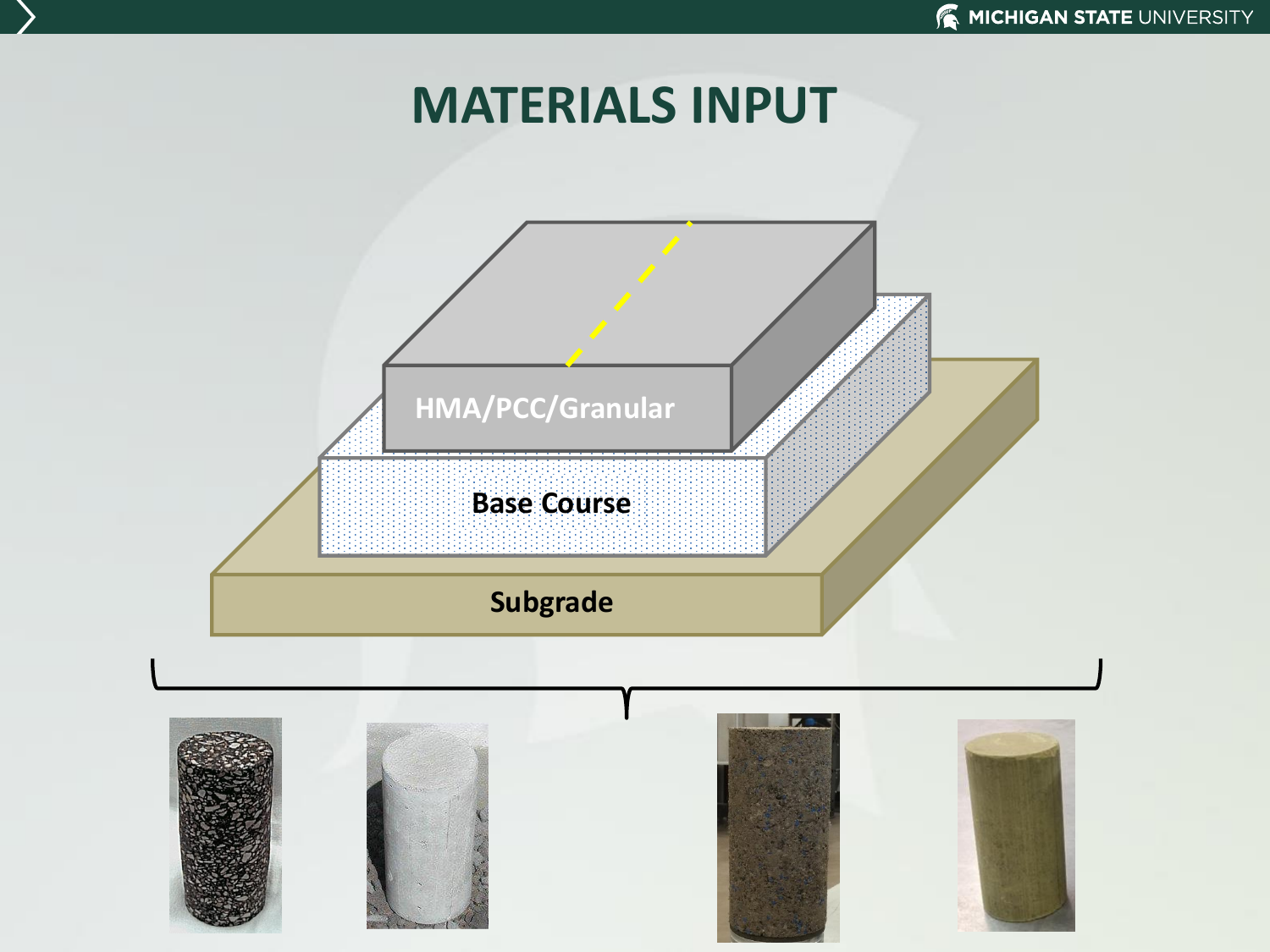## **MATERIALS INPUT**

# **Range of Materials**

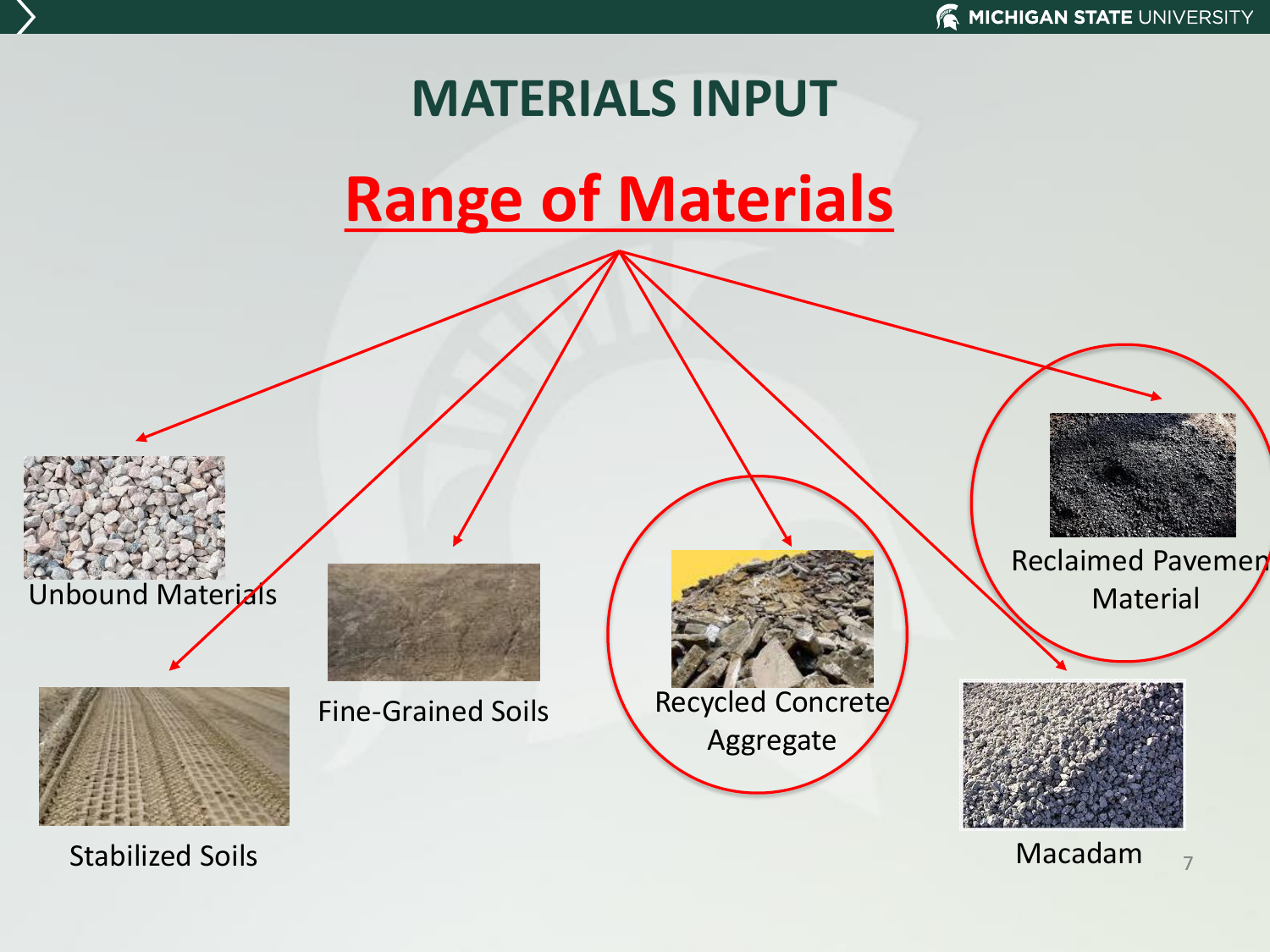## **MATERIALS INPUT FOR PAVEMET ME**

#### *Strength/Stiffness Parameters:*

- Resilient Modulus ( $M_R$ )
- California Bearing Ratio (CBR)
- Unconfined Compressive Strength (UCS)

#### *Index Parameters:*

- Gradation Characteristics
- Absorption Content
- Binder Content
- Density
- Angularity
- Void Ratio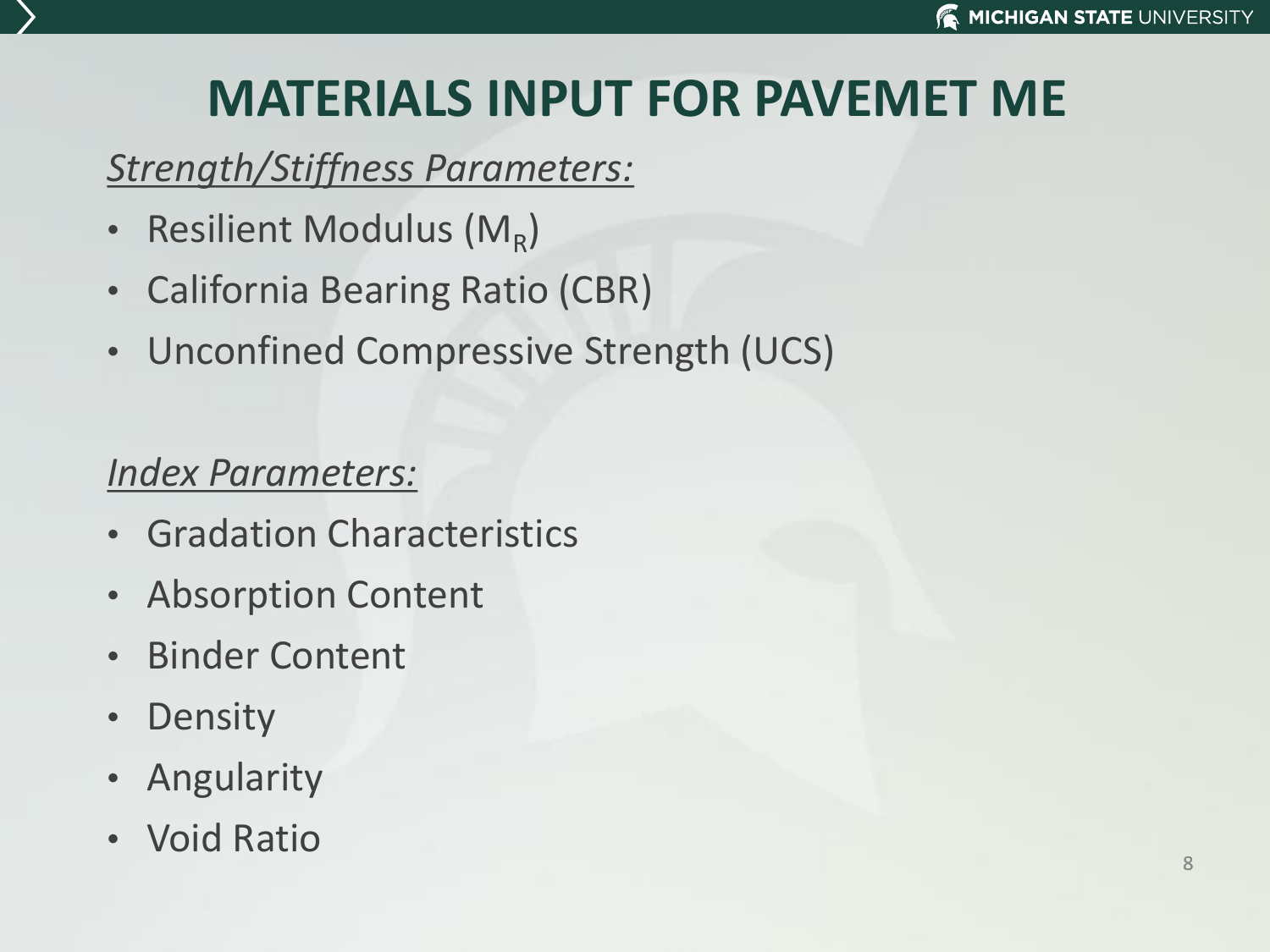## **OBJECTIVES**

#### **1 st Goal – Collection of Material Input Data**

- $\cdot$  M<sub>R</sub>, CBR, UCS of RAP & RCA
- Index properties
	- Gradation
	- Density
	- Angularity
	- Absorption

**2 nd Goal – Sensitivity Analyses on Pavement Performance**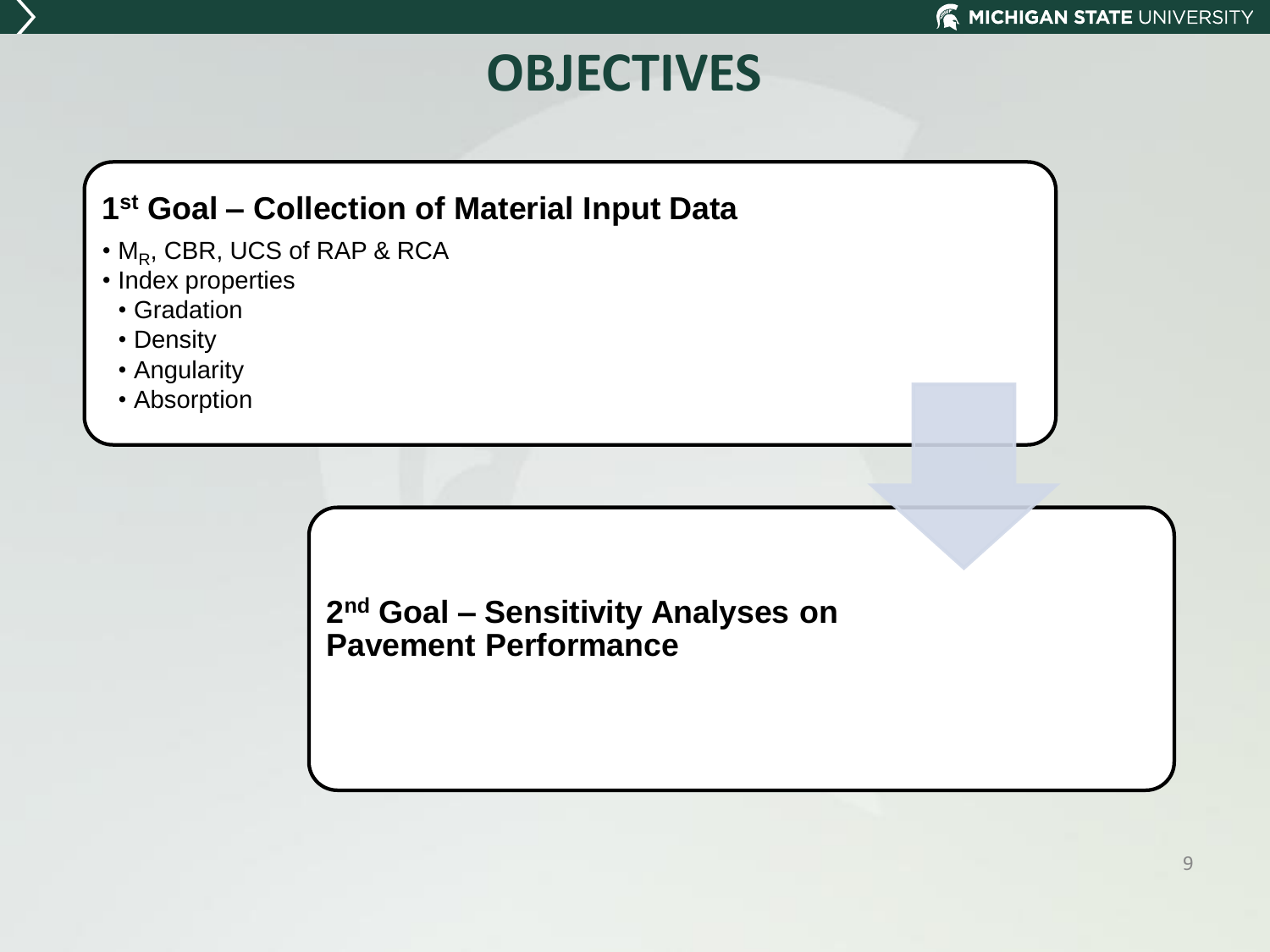## **Overview of Research Plan**

- ➢ **Task 1** Initial Memorandum on Expected Research Benefits and Potential Implementation Steps
- ➢ **Task 2** Data Collection
- ➢ **Task 3** Sensitivity Analyses
- ➢ **Task 4** Final Report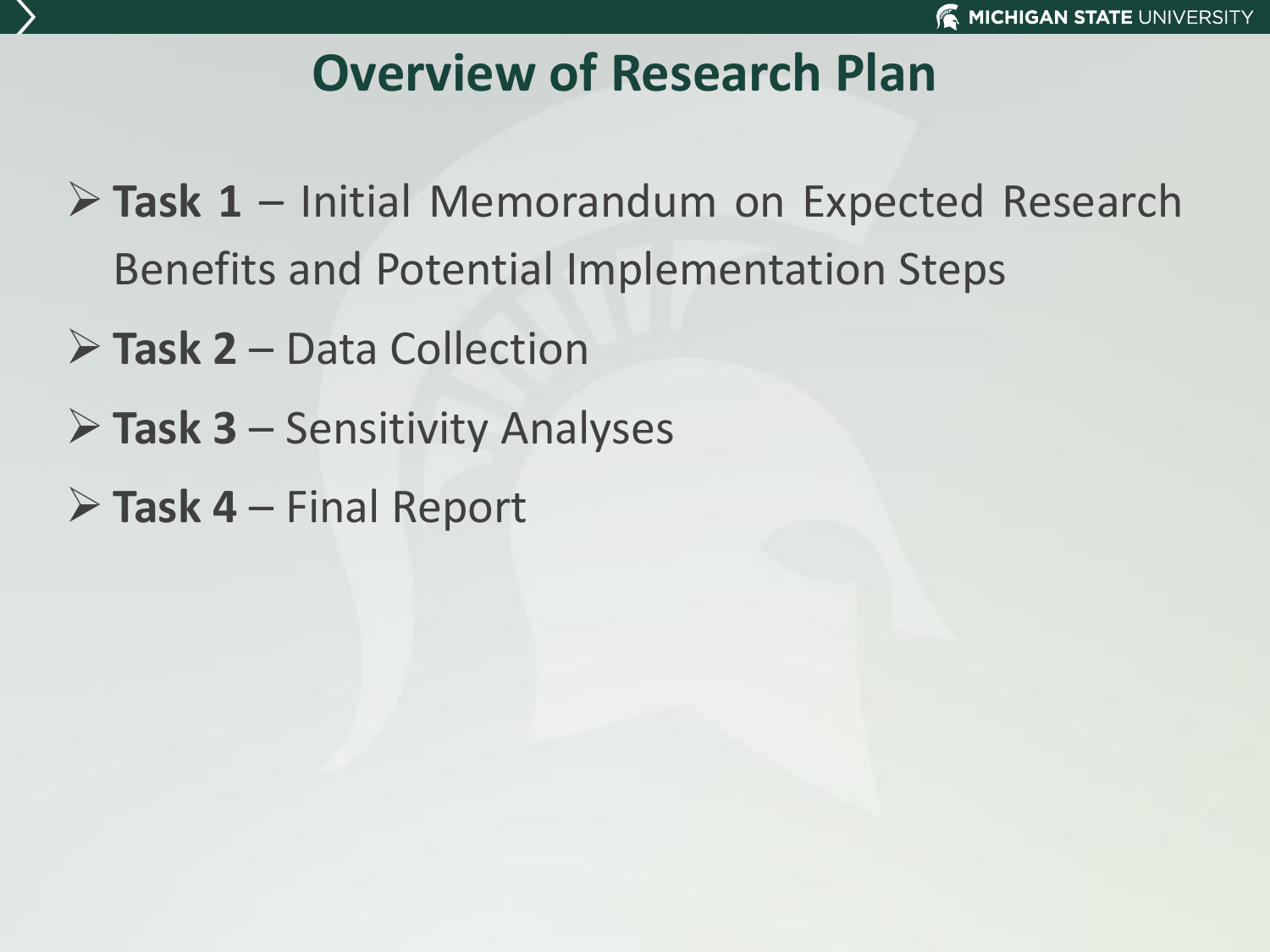## **Task 1 -** Initial Memorandum on Expected Research Benefits and Potential Implementation Steps

| <b>Benefit category</b>                   | How?                                                    |
|-------------------------------------------|---------------------------------------------------------|
| <b>Construction Savings</b>               | <b>Proper Pavement Thickness Design</b>                 |
| <b>Operation &amp; maintenance saving</b> | <b>Better Pavement Performance</b><br><b>Prediction</b> |
| <b>Improved life-cycle cost</b>           | <b>Proper Use of Recycled Material Use</b>              |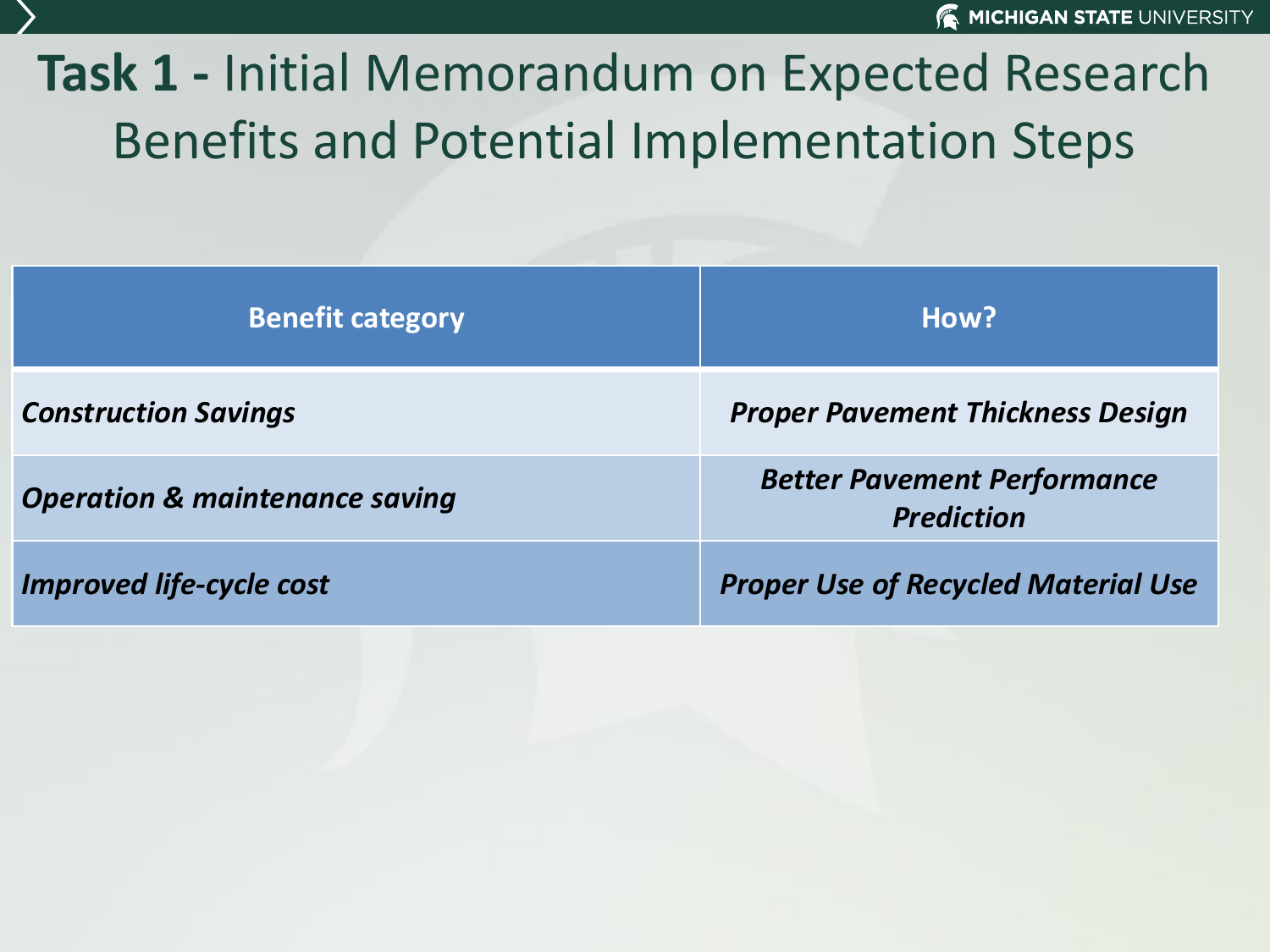#### **IMPLEMENTATION**

## 1. Final Report

- **E** Material Database
	- M<sub>R</sub>, CBR, UCS
	- Gradation characteristics
	- Construction guidance
- **Executive summary**





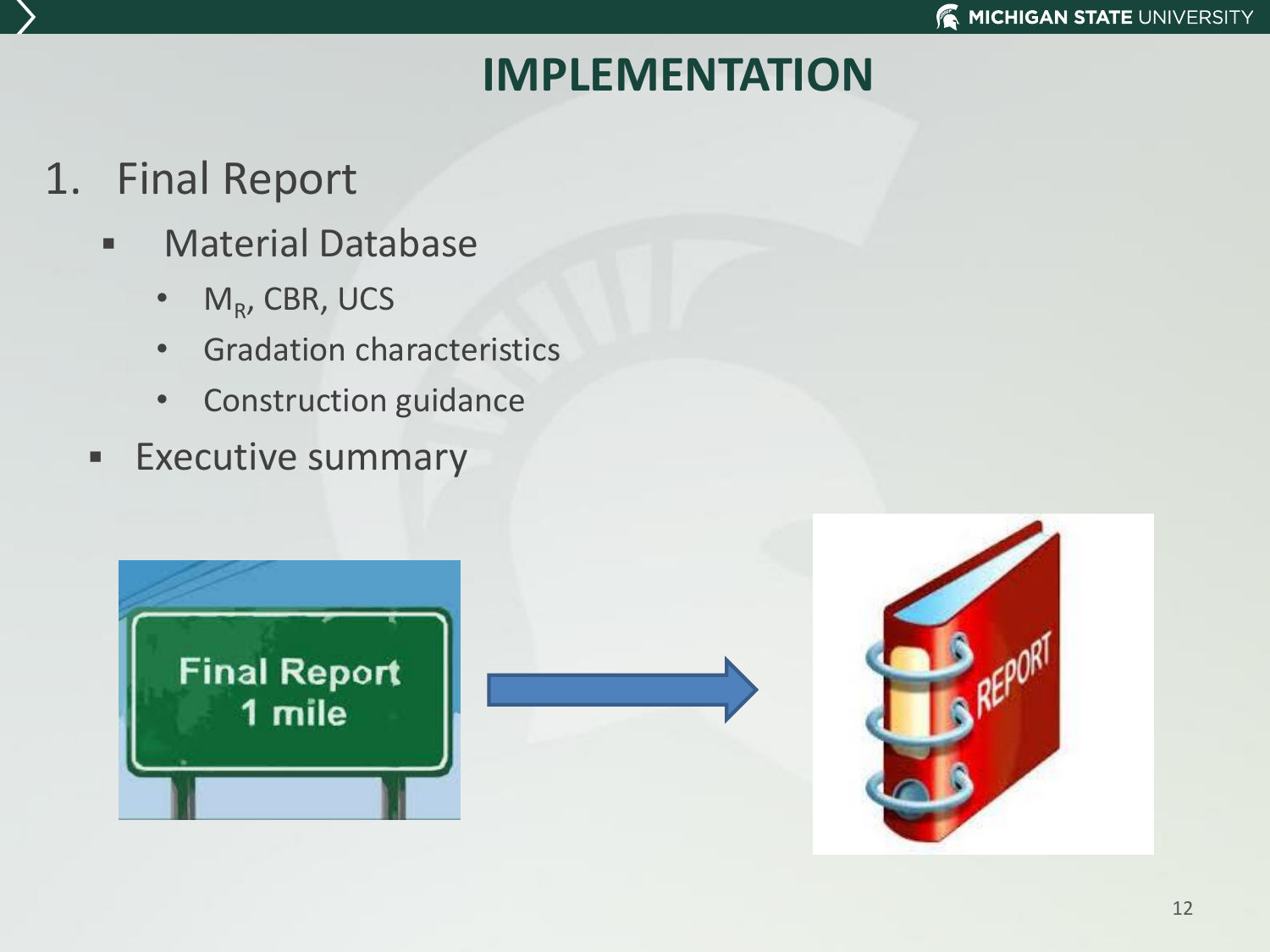## **TASK 2 – DATA COLLECTION**

## *List of data that will be collected:*

- Index Properties
	- Gradation characteristics
	- Atterberg limits
	- Absorption
	- Binder content
	- Density
	- Void ratio
- **EXECUTE: Strength/Stiffness Properties** 
	- CBR
	- UCS
	- $M_R$
- **EXECONSTRUCTION Specifications**



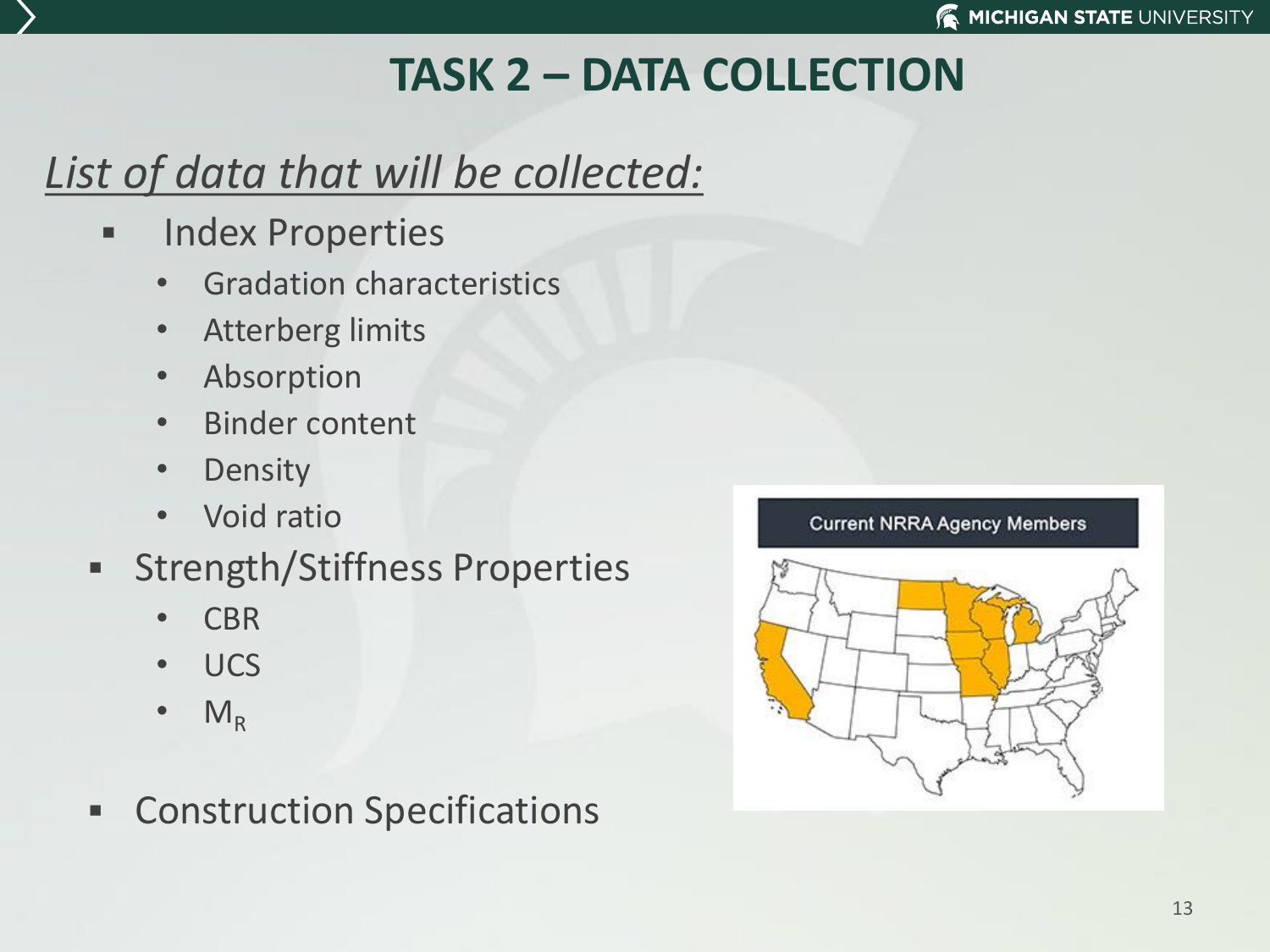## Task 3 – Sensitivity Analyses

## *Normalized Sensitivity Index (NSI)*



 $\Delta Y$  = the change in pavement performance due to change in design input

- DL = the design limit for the pavement performance
- $\Delta X$  = the change in the design input from the baseline X
- $X =$  the base line design input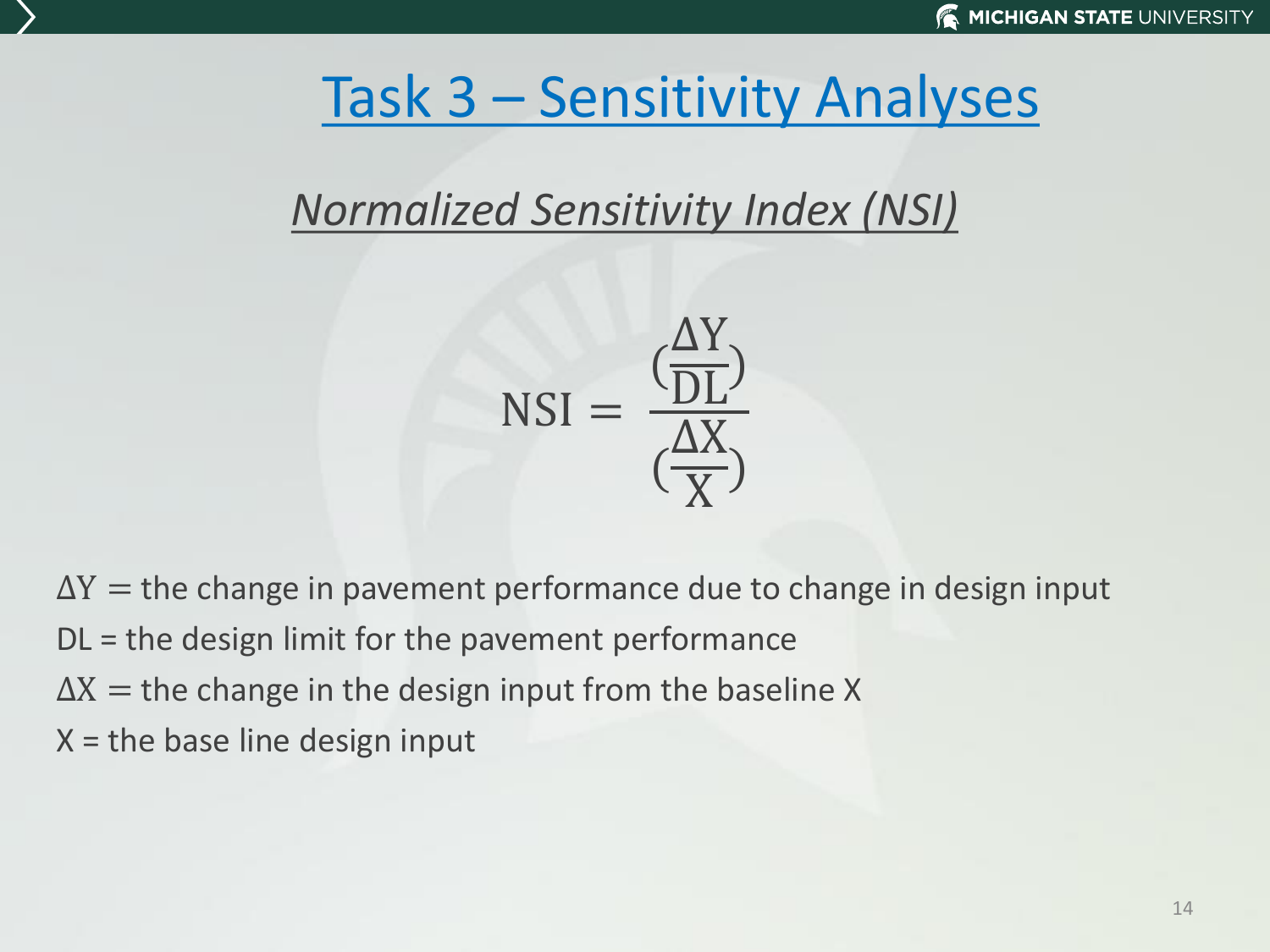## Task 3 – Sensitivity Analyses

| <b>MATERIAL INPUT</b> | <b>TREATMENTS</b>                                                                                                 |  |  |  |  |
|-----------------------|-------------------------------------------------------------------------------------------------------------------|--|--|--|--|
| $M_R$ of RCA & RAP    | 25% of the average $M_R$ over the entire<br>$M_R$ database is added/subtracted from<br>each $M_R$ value.          |  |  |  |  |
| CBR and/or UCS        | 25% of the average CBR/UCS over the<br>entire CBR/UCS database is<br>added/subtracted from each CBR/UCS<br>value. |  |  |  |  |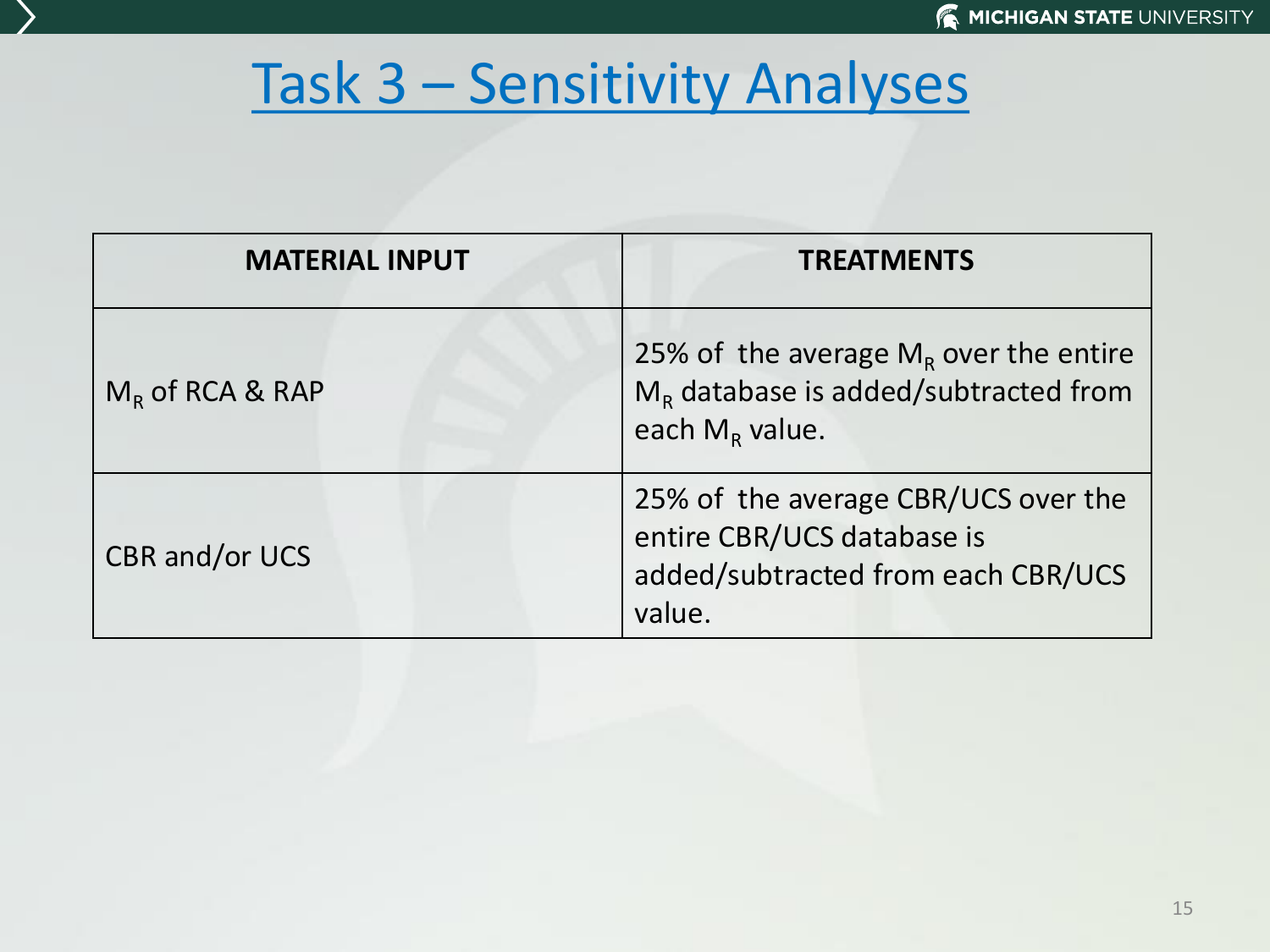## Task 3 – Sensitivity Analyses Pavement Distresses Analyzed

| <b>Pavement Type</b> | <b>Pavement Distress</b>        |  |  |  |
|----------------------|---------------------------------|--|--|--|
| <b>AC</b>            | IRI (in./mile)                  |  |  |  |
|                      | Thermal Cracking (ft/mile)      |  |  |  |
|                      | AC Rutting (in.)                |  |  |  |
|                      | Total Rutting (in.)             |  |  |  |
|                      | Alligator Cracking (%)          |  |  |  |
|                      | Longitudinal Cracking (ft/mile) |  |  |  |
| <b>JPCP</b>          | Transverse Cracking (% slabs)   |  |  |  |
|                      | Joint Faulting (in.)            |  |  |  |
|                      | IRI (in./mile)                  |  |  |  |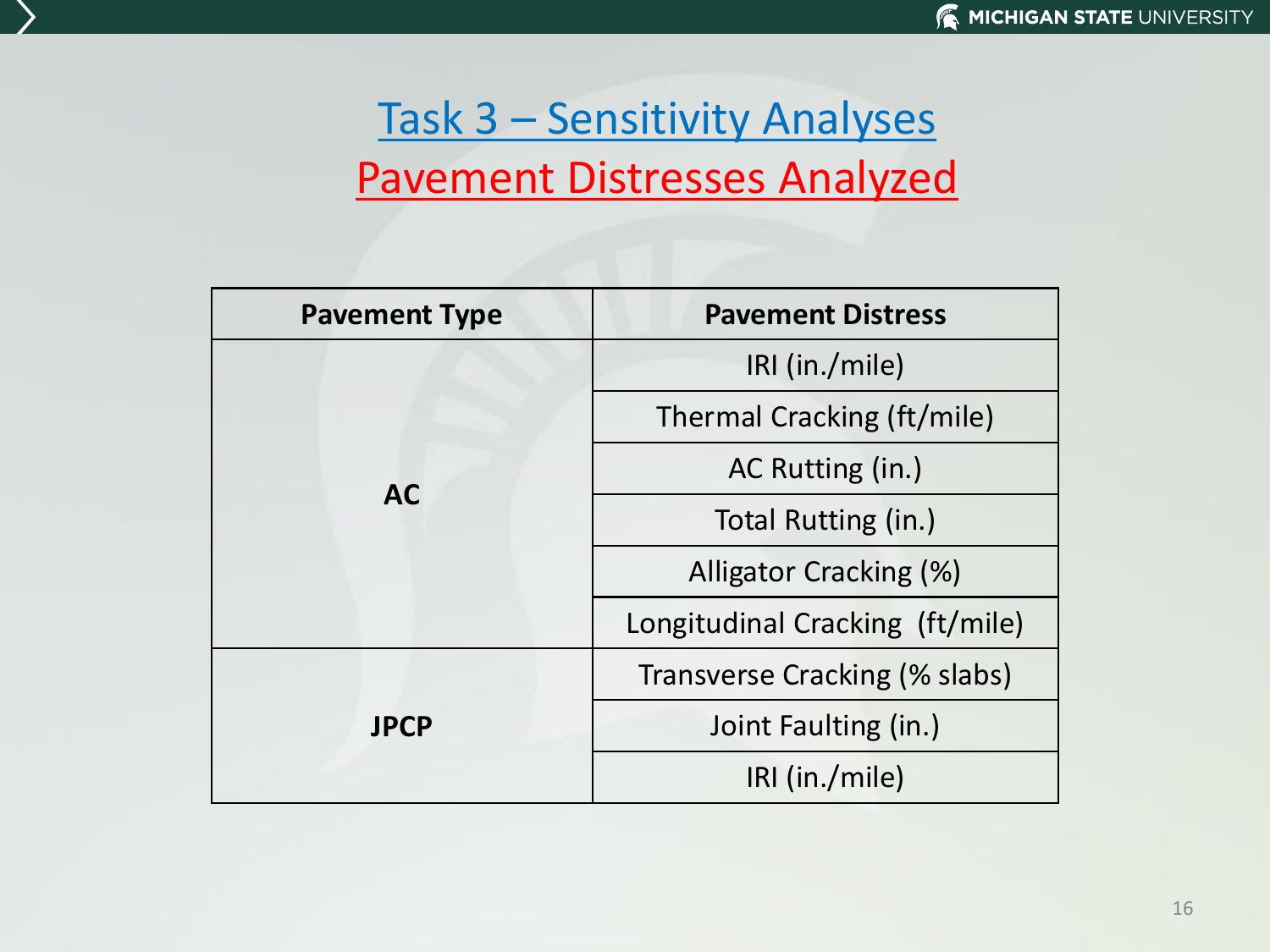#### **K MICHIGAN STATE UNIVERSITY**

#### Task 3 – Sensitivity Analyses

#### Pavement Distresses Analyzed



17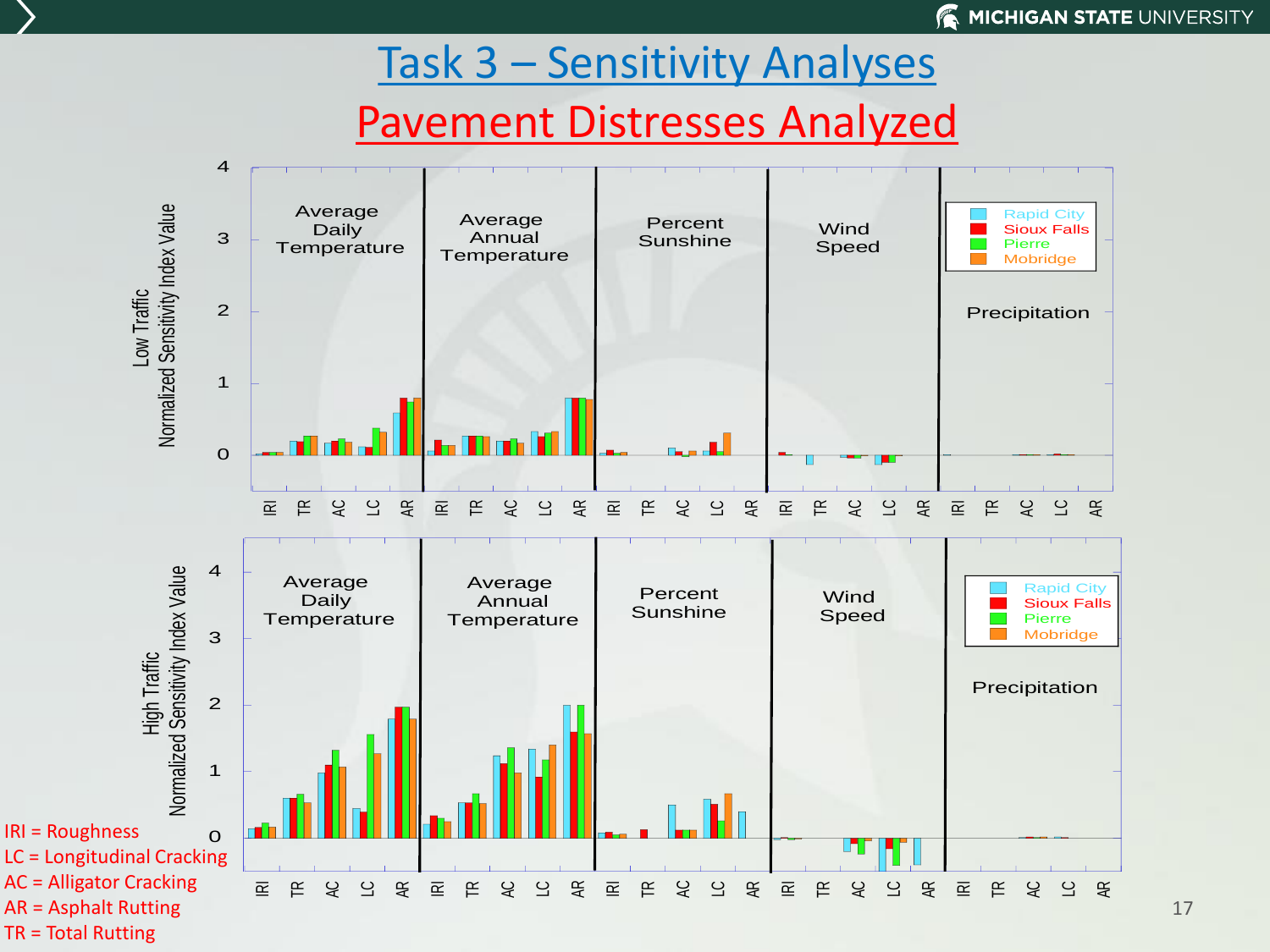

#### Draft/Final Report



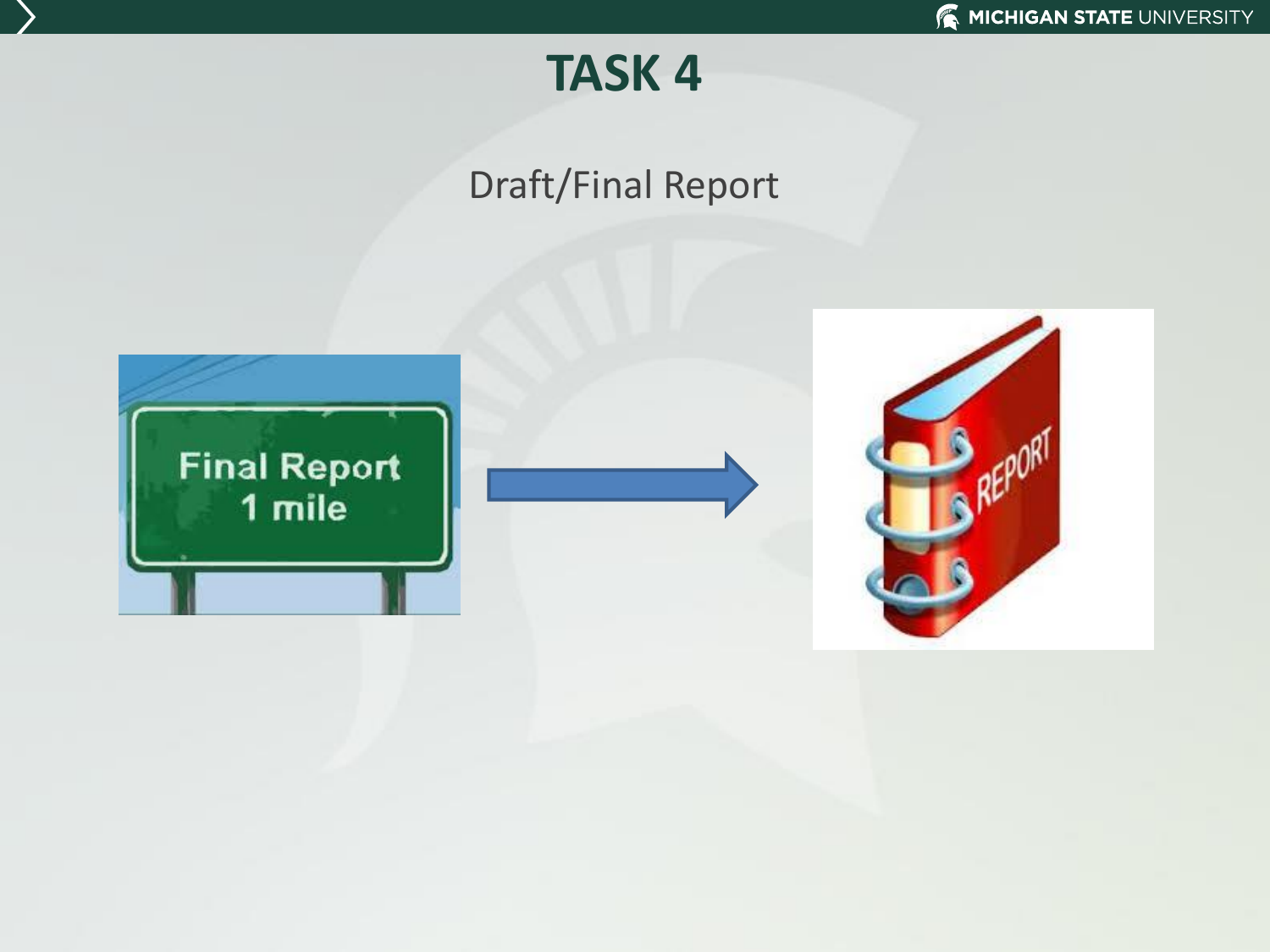## **SCHEDULE**

| Task No. | Months |  |  |  |  |  |  |  |  |
|----------|--------|--|--|--|--|--|--|--|--|
|          |        |  |  |  |  |  |  |  |  |
|          |        |  |  |  |  |  |  |  |  |
|          |        |  |  |  |  |  |  |  |  |
|          |        |  |  |  |  |  |  |  |  |
|          |        |  |  |  |  |  |  |  |  |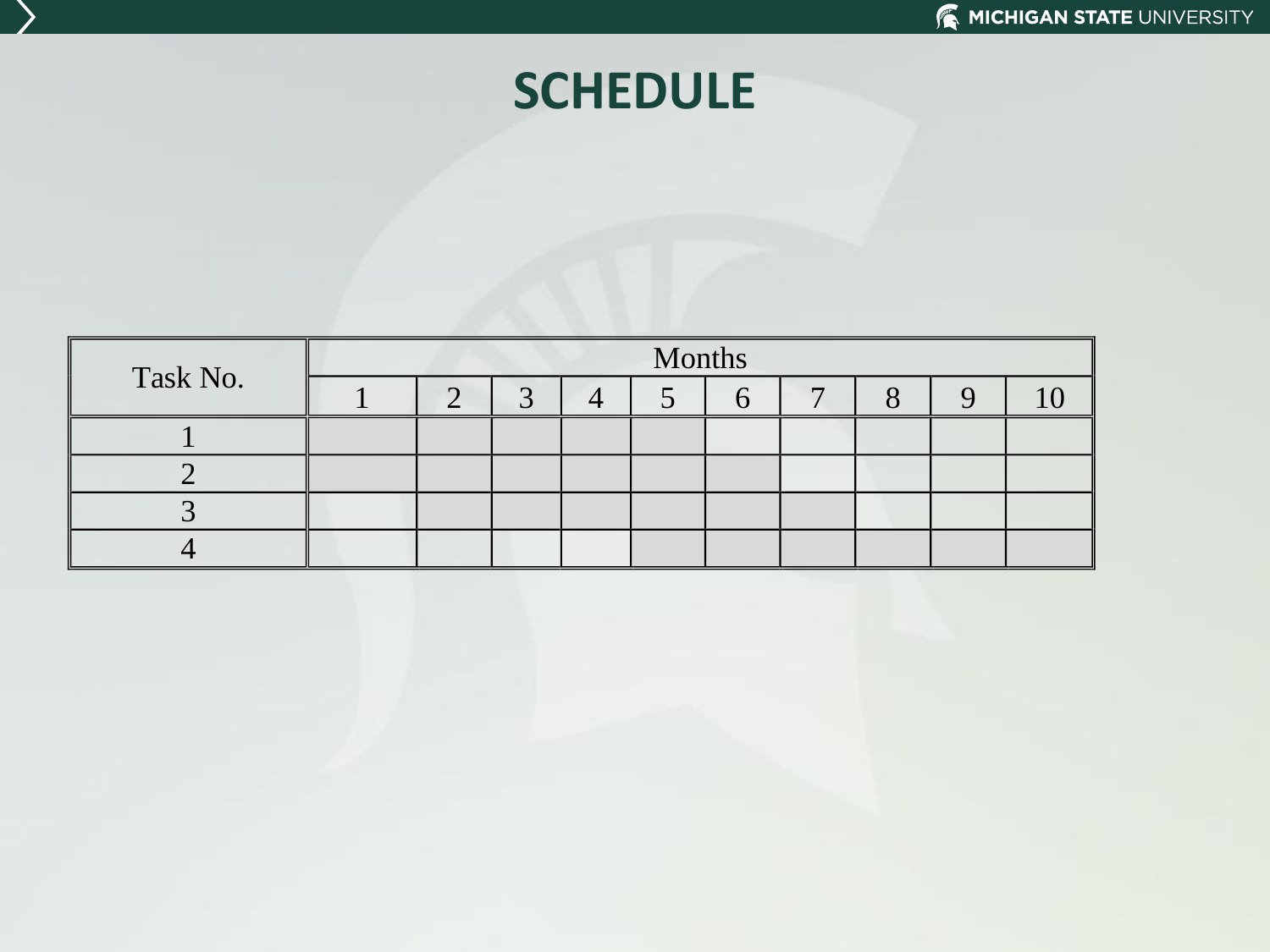# **PRODUCTS & DELIVERABLES**

- ➢ Quarterly progress reports as required
- $\triangleright$  Draft final report
- ➢ Final report
- $\triangleright$  Technology transfer brief
- $\triangleright$  A copy of the executive final presentation